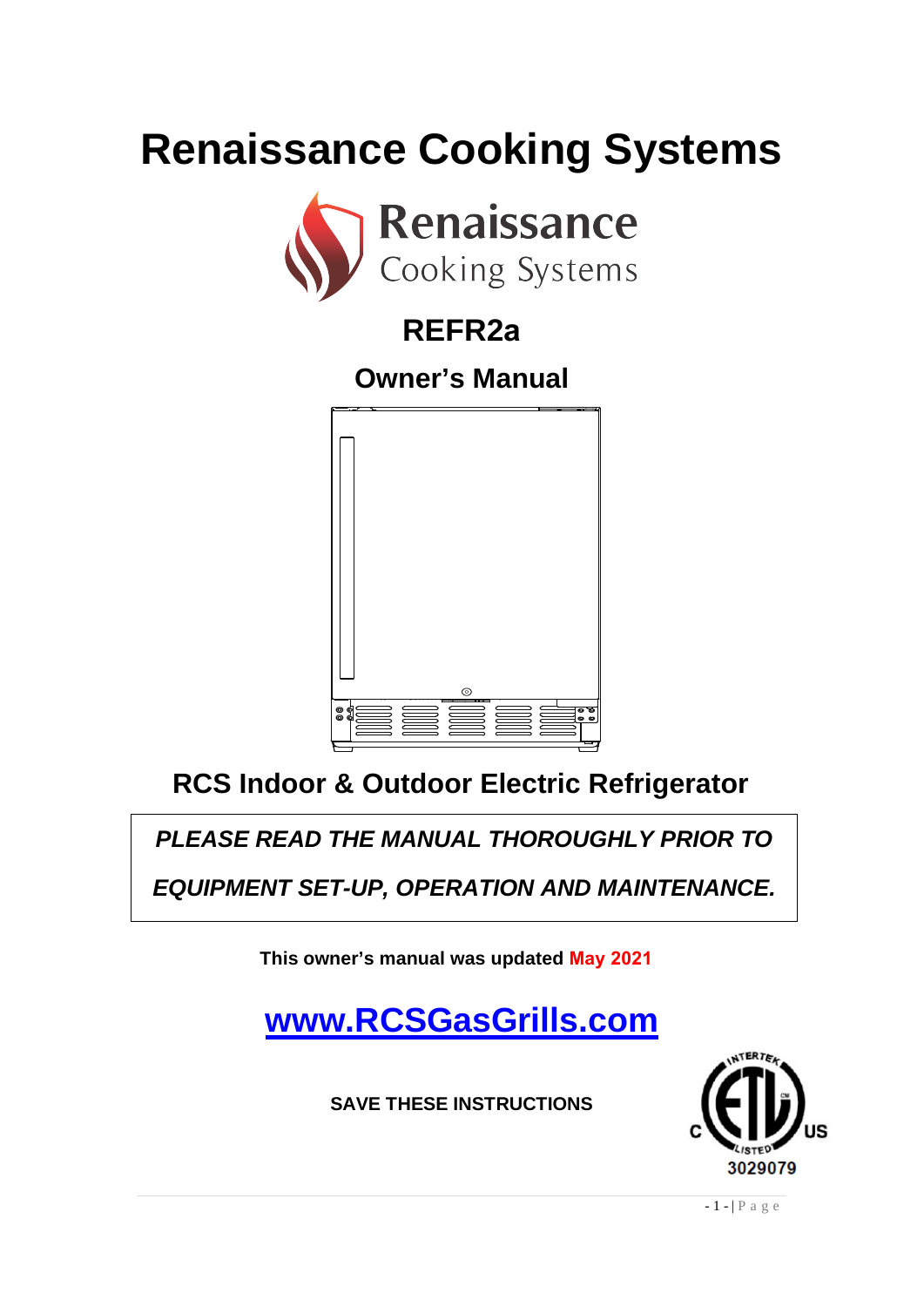# **INSTALLATION**

#### **IMPORTANT!!! PLEASE READ BEFORE INSTALLATION**

- The appliance is designed for built-in, recessed or free-standing installation.
- Remove exterior and interior packaging.
- Use two or more people to move or install appliance. Failure to do so can result in back or other injury.
- $\blacksquare$  If the unit has recently been transported, please let unit stand upright for a minimum of 24 hours before plugging it in.
- Make sure that the unit drops down to desired temperature before loading the unit with product.
- Make sure that there is proper ventilation around the unit in the area where it will operate. Never cover or block the front vent.
- Make sure all accessories are installed (i.e. shelves, shelf clips) before plugging the unit in.
- Clean interior surface with lukewarm water using a soft cloth.
- Install the handle of the door, if it is not already attached.
- Please read through the manual in its entirety.

## **CABINET LOCATION GUIDELINES**

## ■ **Install** the unit on strong and leveled surfaces

-unit may make unpleasant noises if surface is uneven -unit may malfunction if surface is uneven -place appliance on a floor that is strong enough to support it when it is fully loaded. To level the unit, adjust the front leveling legs.

## ■ **Install the unit in a dry, well-ventilated area**

-unit should be away from direct sunlight, Extreme cold ambient temperatures may also cause the unit not to perform properly. -do not install in a location that will fall below 10°C

#### ■ **Avoid installation in a high humidity and/or dusty area**

-humidity could cause unit to rust and decrease efficiency or malfunction -dust collected on condenser coil will cause unit to decrease efficiency or malfunction. Clean the condenser coil at least once a month with a brush or clean cloth

#### ■ **For optimal energy consumption, it is suggested to**

**keep 20" distance from heat emitting devices (ex: cooking appliances, radiators, water heaters, or similar devices) and moisture-generating equipment**

-high ambient temperatures will cause the compressor to overwork, leading to higher energy bills and gradual breakdown of the unit

-do not install behind a cabinet door or block the base grill.

■ **For proper ventilation, please leave 6" of space at each side of the unit inside of the counter top, and please be sure that the underside of the unit is left unobstructed. And there should be air vent opened to the outside of the island**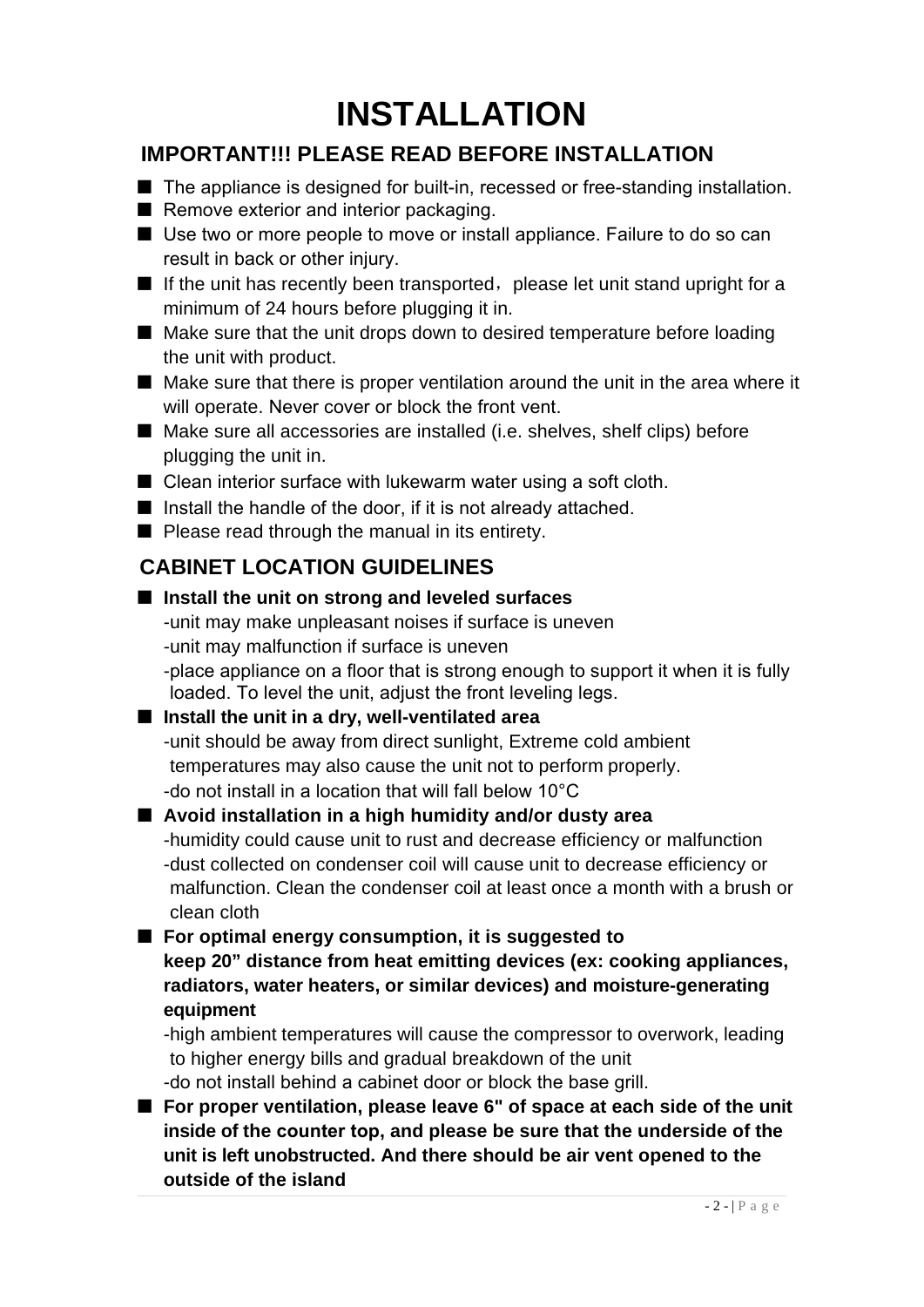#### **INSTALLING THE STAINLESS STEEL HANDLE**

Open door, pull back left side gasket to reveal screw holes. Take out the screws from bag in cabinet. Put the screws in the holes where the handle is to be installed. Align the handle with screws, tighten the screws using the screw driver until the handle is both flush and secured tightly against the door side. (DO NOT over-tighten as this may cause damage to the door surface).

#### **TEMPERATURE CONTROLLER**



- 1. Press and hold to turn the Power ON and OFF
- 2. Press and hold simultaneously to Unlock and Lock the Control Panel
- 3. Turns the Interior Light ON and OFF
- 4. Displays the Temperature
- 5. Increases Set Temperature 1 ·c with Each Push
- 6. Decreases Set Temperature 1 ·c with Each Push

7. Press and hold simultaneously to Alter the Temperature Display to Fahrenheit or Celsius

#### **TEMPERATURE ALARM / DOOR ALARM**

An audible alarm sounds if the storage temperature is not cold enough. The temperature display flashes at the same time.

The cause of the temperature being too high may be:

- Warm fresh food was placed inside
- Too much warm ambient air flowed in when rearranging and removing stored items
- Power failure for some lime
- The appliance is faulty

The audible alarm is automatically silenced and the temperature display stops flashing when the temperature is sufficiently cold again.

If the door has been left open for more than 60 seconds, the alarm will sound. Pressing any key once can switch off the audible alarm.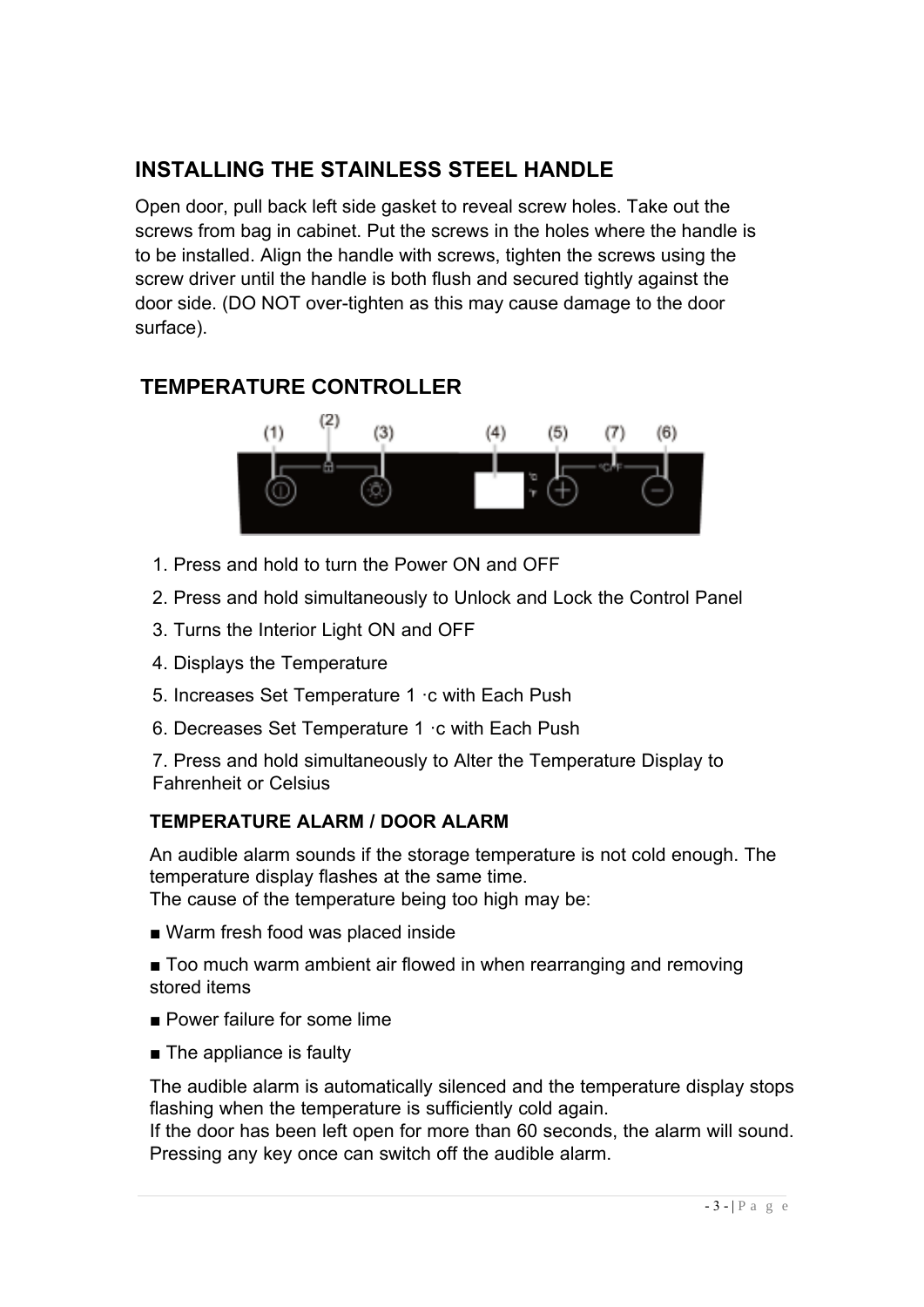## **ELECTRICAL**

Please ensure that the required voltage of the compressor is being supplied at all times (110-120v AC). Low or high voltage can detrimentally affect the refrigeration unit. The power cord of this appliance is equipped with a threeprong plug which mates with standard three-prong wall outlets to minimize the possibility of electrical shock. Do not under any circumstances cut or remove the third (ground) prong from the power cord supploed.

All units should be plugged into a grounded and properly-sized electrical outlet with appropriate over current protection. Please refer to the electrical requirements on the nameplate. Please make sure that your unit has its own dedicated outlet. Do not use an extension cord. To prevent accidental injury, the power cord should be secured behind the appliance and not left exposed or dangling. Repair or replace immediately all power cords that have become frayed or otherwise damaged. Do not use a cord that shows cracks or abrasion damage along its length or at either end.

#### **EXTENSION CORD**

Because of potential safety hazards under certain conditions, it is strongly recommended that you do not use an extension cord with the appliance. However if you must use an extension cord it is absolutely necessary that it be a certification listed, 3-wire grounding type appliance extension cord having a grounding type plug and outlet that the electrical rating of the cord be 220 volts.

#### **Use Tips**

#### **Storing Foods**

■ Foods to be stored in the refrigerator should be properly packed so as to prevent mixing various moisture degrees and odors.

■ Make sure that foodstuffs do not touch each other. Assure adequate air circulation around packages.

■ Never store flammable, volatile or explosive substances.

■ Beverages with high alcohol percentage shall be stored in tightly sealed bottles in vertical position.

■ Food should not touch the rear wall of the refrigerator.

■ Try not to open the door too often,

■ Make sure to remove perishable articles of food out of the appliance before you leave for a long time.

■ May be used for storage of medication and other medical products.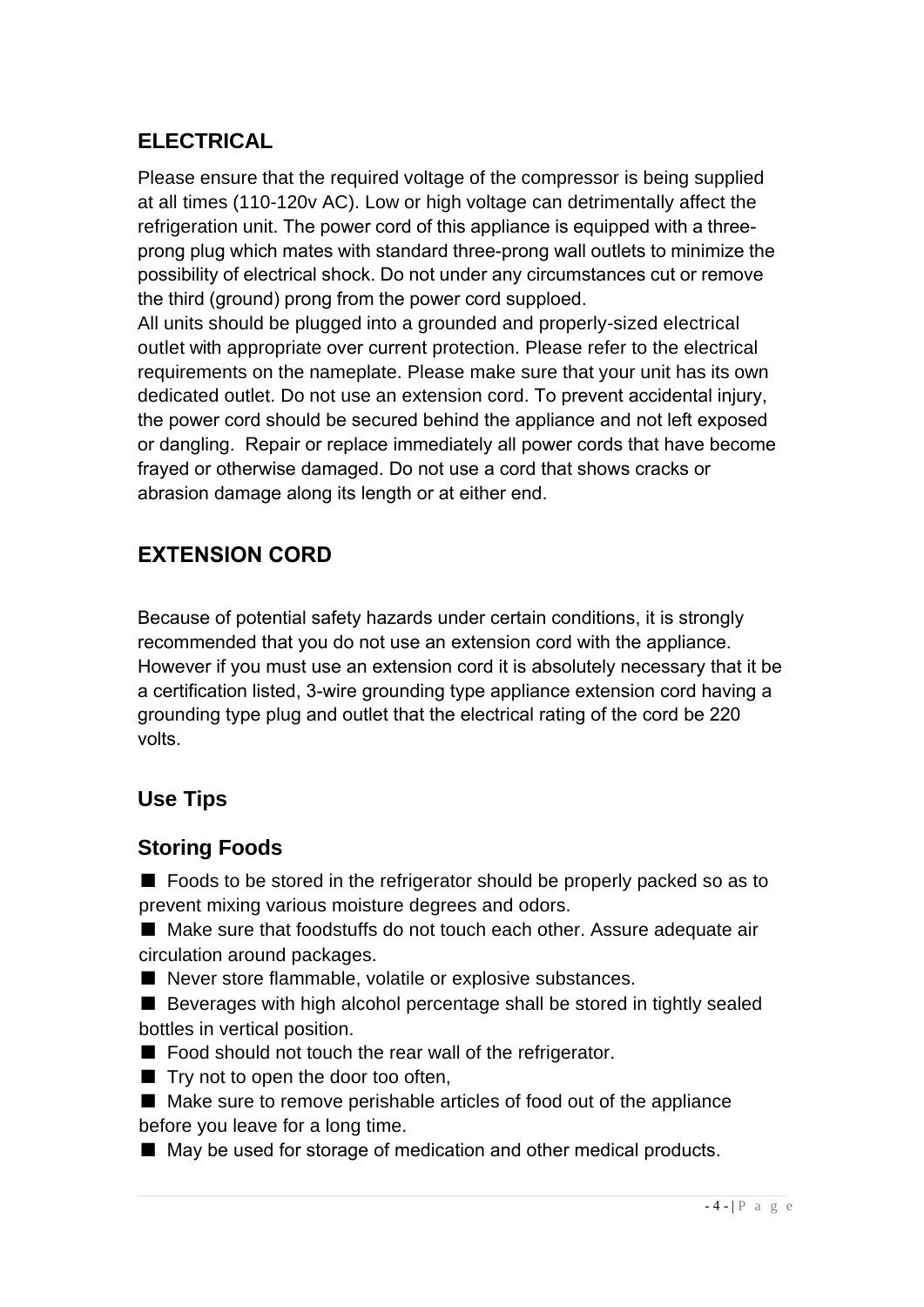# **SAFETY / WARNING**

**Please pay close attention to the safety notices in this section. Disregarding these notices may lead to serious injury and/or damage to the unit.**

#### **ATTENTION**

- To minimize shock and fire hazards, be sure not to overload outlet. Please designate one outlet for your unit.
- Do not use extension cords.
- Do not put your hands under the unit when the unit is required to be moved.
- When the unit is not in use for a long period of time, please unplug the unit from the outlet.
- After unplugging the unit, wait at least 10 minutes before re-plugging it. Failure to do so could cause damage to the compressor.
- Do not kink or pinch the power supple cord of the appliance.
- The appliance must be installed with all electrical connections in accordance with state and local codes.
- All installations must be in accordance with local pluming code requirements.
- Do not defrost the appliance with other electric appliances (for example a hair dryer) and never attempt to scrape /remove ice/frost with sharp objects. Use only enclosed tools or tools recommended by the manufacturer.
- Never allow children to operate, play with or crawl inside the appliance.
- Keep fingers out of the "pinch point" areas. Clearances between the door and cabinet are necessarily small. Be careful closing door when children are in the area.
- Use this appliance only for its intended purpose as described in this instruction manual.

## **UNPLUG CORD**

- To minimize shock and fire hazards, please do not plug or unplug the cord with wet hands.
- During maintenance and cleaning, please unplug the unit.
- Never unplug the appliance by pulling on the power cord. Always grip the plug firmly and pull straight from the receptacle.

#### **PROPER GROUDING REQUIRED**

■ To minimize shock and fire hazards, make sure that the unit is properly grounded.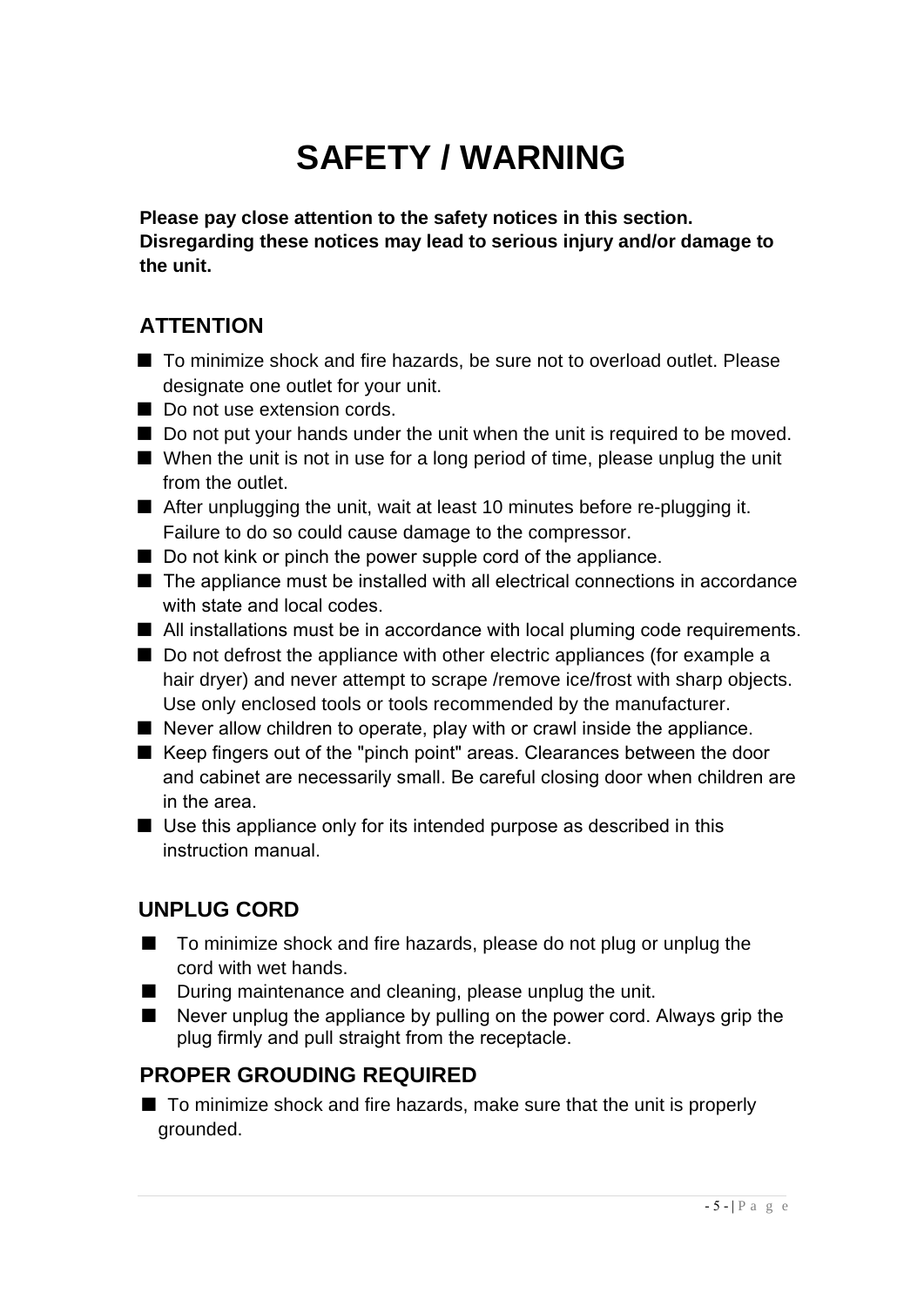#### **CAUTION!!!**

- Do not attempt to remove or repair any component unless instructed by factory.
- Make sure that the unit is not resting on or against the electrical cord and plug.
- To minimize personal injury, do not hang on the doors.
- Do not store any flammable and explosive gas or liquids inside the unit.
- Do not attempt to alter or tamper with the electrical cord.

# **REGULAR MAINTENANCE**

#### **Automatic Defrosting of the Refrigerator**

■ There is no need to defrost the refrigerator, because ice depositing on the inner back wall is defrosted automatically.

■ Ice build-up on the inner back wall during the compressor operation; will (when the compressor has cycled off) defrost automatically. Defrost water collects inside the drain by passing through the drain outlet in the inner back wall into a drain pan situated above the compressor. From there it automatically evaporates.

#### **CLEANING THE CONDENSER COIL**

- For efficient operation, it is important that the condenser surface be kept free of dust, dirt, and lint. Do not use any sharp objects to clean.
- We recommend cleaning the condenser coil and fins at least once per month.
- Clean with a commercial condenser coil cleaner, available from any kitchen equipment retailer. Brush the condenser fins from top to bottom, not side to side.
- After cleaning, straighten any bent condenser fins with a fin comb.

## **CLEANING THE FAN BLADES AND MOTOR**

If necessary, clean the fan blades and motor with a soft cloth. If it is necessary to wash the fan blades, cover the fan motor to prevent moisture damage.

## **CLEANING THE INTERIOR OF UNIT**

- Turn off the power, unplug the appliance, and remove all items, including shelves.
- When cleaning the cabinet interior, use warm water and baking soda. (about two tablespoons of baking soda to a quart of water).
- Wash door gaskets on a regular basis, preferably weekly. Simply remove door gasket from the frame of the door, soak in warm water and soap for thirty (30) minutes, dry with soft cloth, and replace.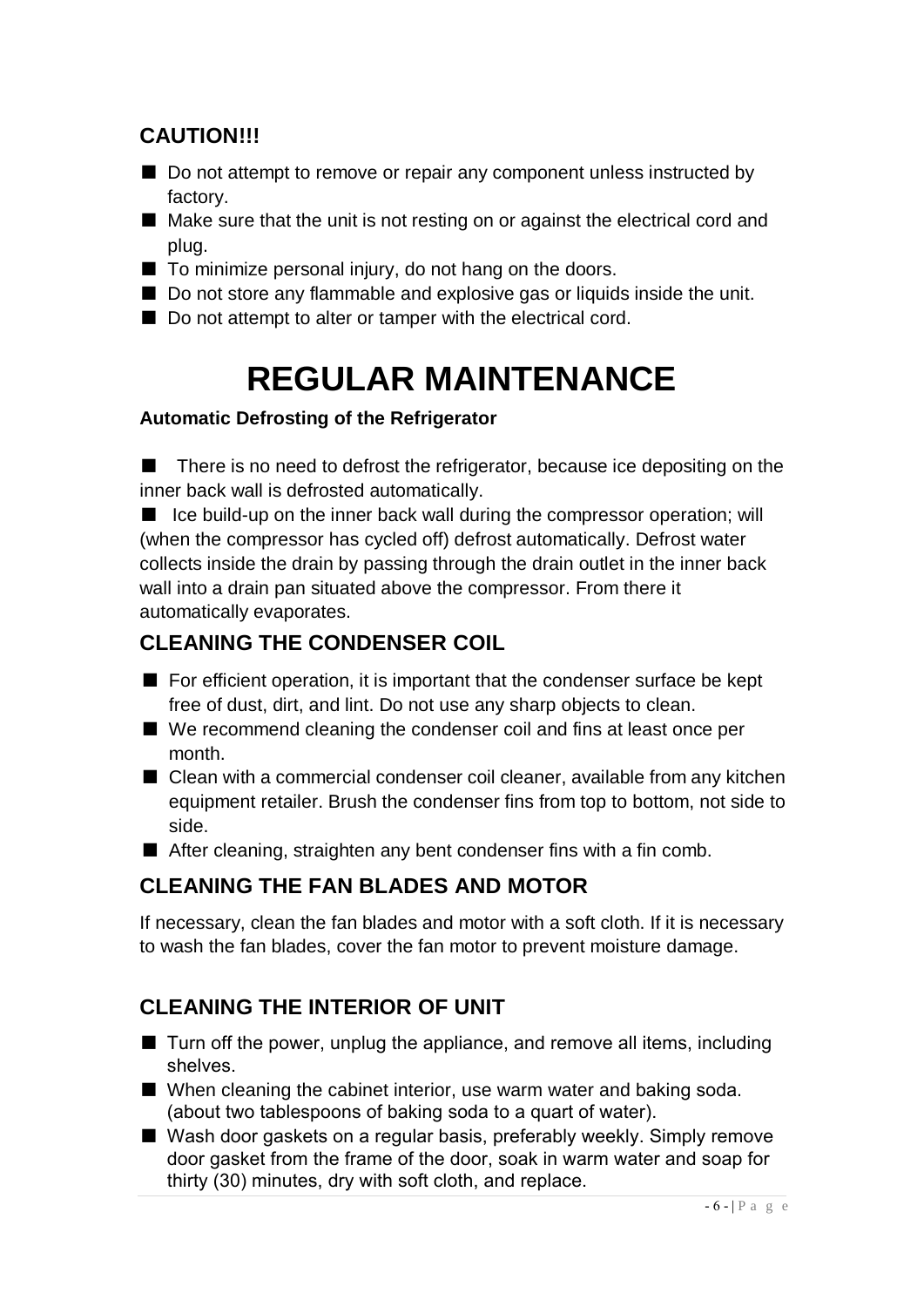- Check door gaskets for proper seal after they are replaced.
- Periodically remove the shelves and clips from the unit and clean them with mild soap and warm water. To remove the clips, first remove the shelves and shelf brackets. Then, simply lift the clip up and out.
- Wring excess water out of sponge or cloth when cleaning the area **where the controls are located or any electrical parts.**

#### **CLEANING THE EXTERIOR OF UNIT**

- Wash the outside cabinet with warm water and mild liquid detergent. Rinse well and wipe dry with a clean soft cloth
- Use an approved stainless steel cleaner to clean the outside of the door and handle.
- Do not use steel wool, caustic soap, abrasive cleaners, or bleach that may damage the stainless steel surface.

#### *WARNING*

**Disconnect power cord before cleaning any parts of the unit or** 

**when you will not be using the appliance for long periods of time!** 

#### **CAUTION: FAILURE TO UNPLUG THE APPLIANCE BEFORE CLEANING COULD RESULT IN ELECTRICAL SHOCK OR OTHER PERSONAL INJURY.**

#### **POWER FAILURE**

Most power failures are corrected within a few hours and should not affect the temperature of your appliance if you minimize the number of times the door is opened. If the power is going to be off for a longer period of time, you need to take the proper steps to protect the contents.

#### **VACATION TIME**

- **Short Vacations:** Leave the appliance operating during vacations of less than three weeks.
- **Long Vacations:** If the appliance will not be used for several months, remove all items and turn off the appliance. Clean and dry the interior thoroughly. To prevent odor and mold growth, leave the door open slightly, blocking it open if necessary.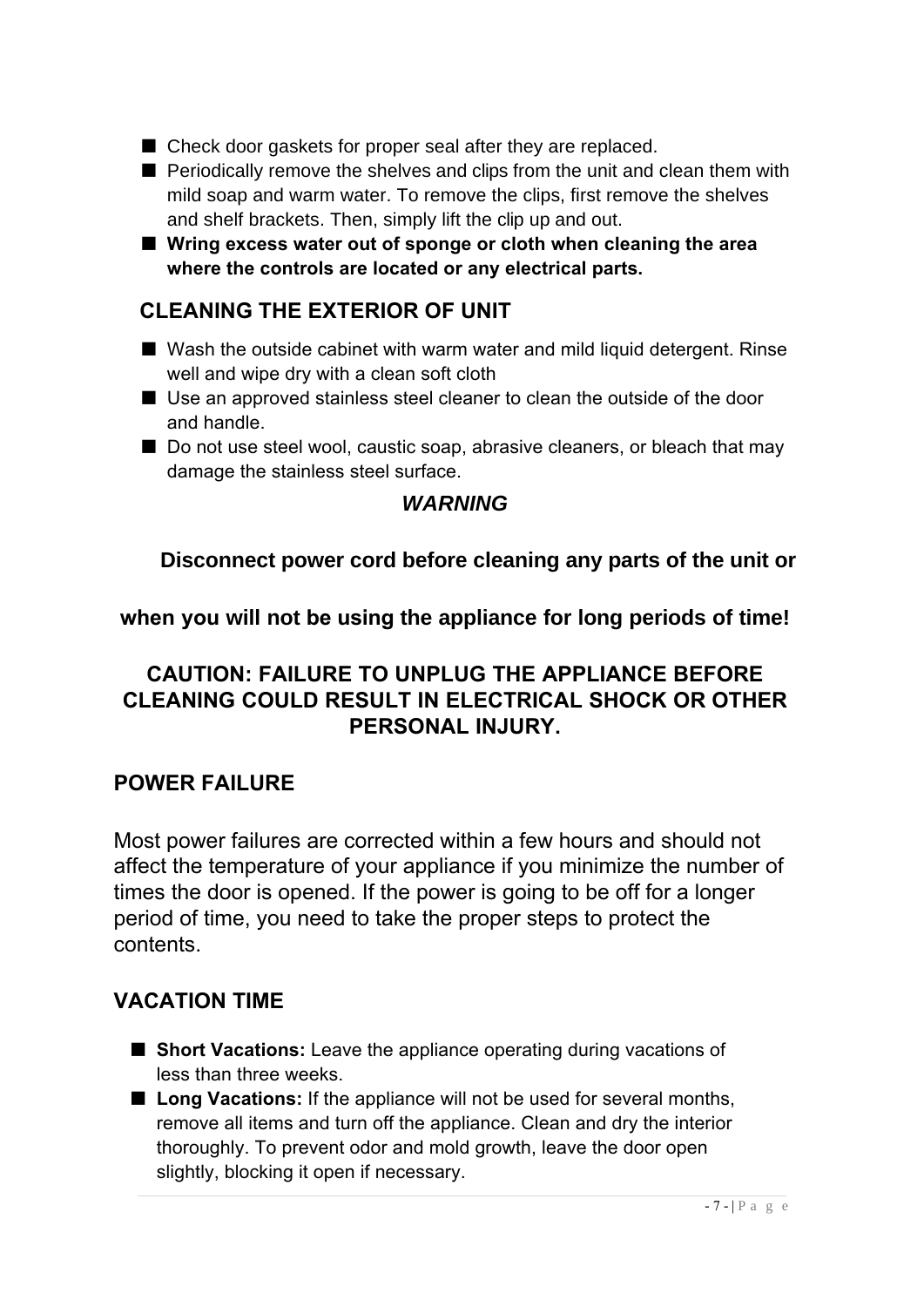#### **MOVING YOUR APPLIANCE**

Remove all items. Securely tape down all loose items (shelves) inside your appliance. Turn the adjustable legs up to the base to avoid damage. Tape the door shut. Be sure the appliance stays secure in the upright position during transportation. Also, protect the outside of the appliance with a blanket or similar item.

#### **ENERGY SAVING TIPS**

- The appliance should be located in the coolest area of the room or outdoor location, away for heat producing appliances and out of direct sunlight.
- Ensure that the unit is adequately ventilated. Never cover air vents
- Do not keep thte door open any longer than necessary.
- Let hot foods cool to room temperature before placing in the unit. Overloading the unit forces the compressor to run longer.
- Be sure to wrap foods properly, and wipe containers dry before placing them in the unit. This cuts down on frost build up inside the unit.
- Unit shelves and storage bins should not be lined with aluminum foil, wax paper or paper toweling. Liners interfere with cold air circulation, making the unit less efficient.
- Organize and label stored items to reduce door openings and extended searches.
- Remove as many items as needed at one time, and close the door as soon as possible.

## **RISK TO CHILDREN**

Children entrapment and suffocation are not problems of the past. Junked or abandoned appliances are still dangerous, even if they will "just sit for a few days".

*Before discarding your old refrigerator:*

- **Take off the doors**
- **EXECT:** Leave the shelves in place so that children may not easily climb inside.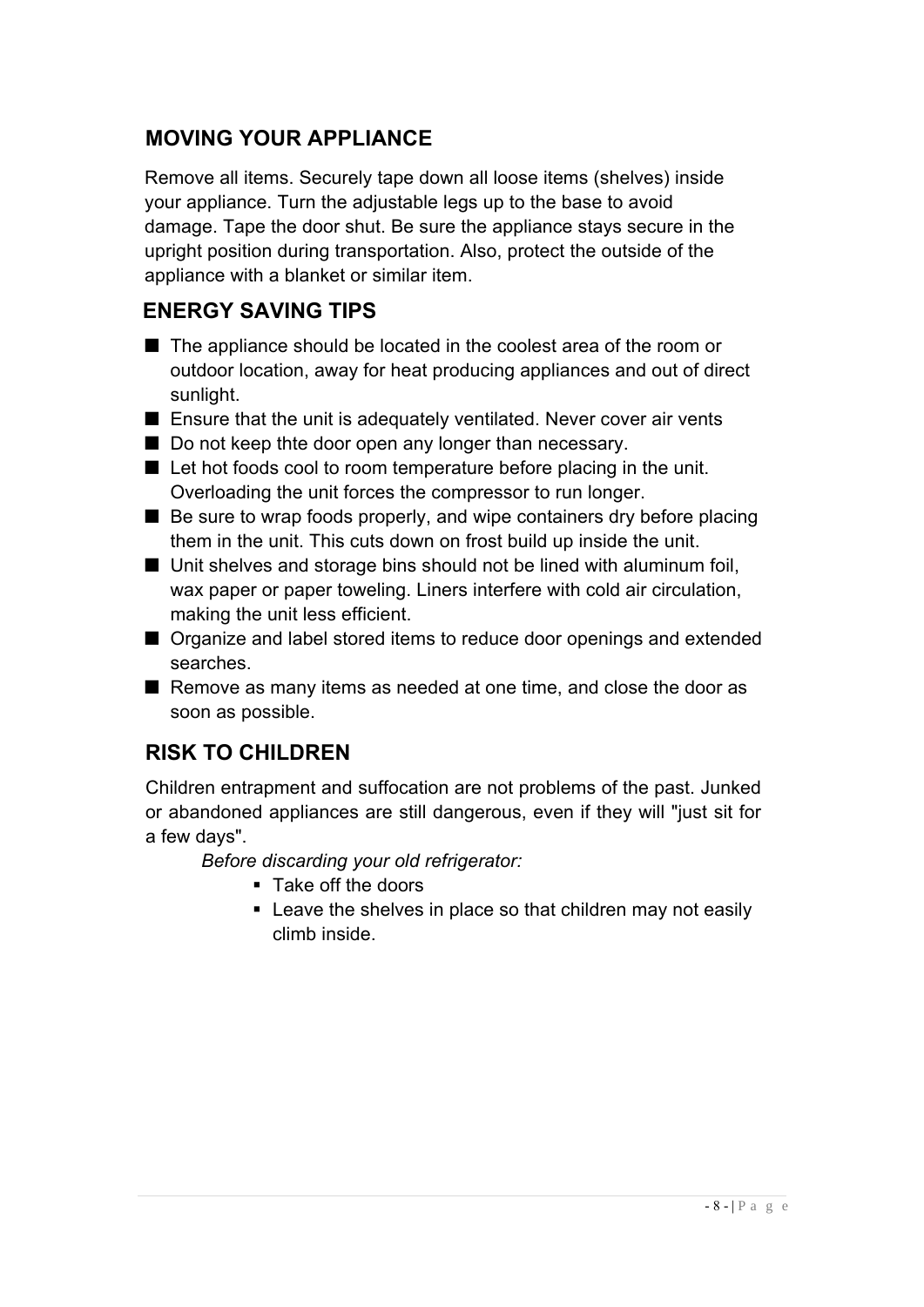# **TROUBLE SHOOTING**

Before requesting any service on your unit, please check the following points. Please note that this guide serves only as a reference for solutions to common problems.

| <b>SYMPTOM</b>  | <b>POSSIBLE CAUSE</b>                  | <b>CORRECTIVE ACTION</b>                         |  |
|-----------------|----------------------------------------|--------------------------------------------------|--|
| Compressor      | Fuse blown or circuit breaker tripped. | Replace fuse or reset circuit                    |  |
| not running.    |                                        | breaker.                                         |  |
|                 | Power cord unplugged.                  | Plug in power cord.                              |  |
|                 | Thermostat set too high.               | Set thermostat to lower                          |  |
|                 |                                        | temperature.                                     |  |
|                 |                                        | Replace Temp Sensor / Display                    |  |
|                 | Excessive amount of warm product       | Allow adequate time for product<br>to cool down. |  |
| Condensing      | placed in cabinet.                     |                                                  |  |
| unit runs for   | Prolonged door opening or door ajar.   | Ensure doors are closed when                     |  |
| long<br>periods |                                        | not in use. Avoid opening doors                  |  |
| of time.        |                                        | for long periods of time. Ensure                 |  |
|                 | Door gasket(s) not sealing properly.   | gaskets are snapped in                           |  |
|                 |                                        | completely. Remove gasket and                    |  |
|                 |                                        | wash with soap and water.                        |  |
|                 |                                        | Check condition of gasket and                    |  |
|                 |                                        | replace if necessary.                            |  |
|                 | Dirty condenser coil.                  | Clean the condenser coil.                        |  |
|                 | Evaporator coil iced over.             | Unplug unit and allow coil to                    |  |
|                 |                                        | defrost. Make sure thermostat is                 |  |
|                 |                                        | not set too cold. Ensure that                    |  |
|                 |                                        | door gasket(s) are sealing                       |  |
|                 |                                        | properly.                                        |  |
| Cabinet         | Thermostat set too warm.               | Set thermostat to lower                          |  |
| temperature     |                                        | temperature.                                     |  |
| is too warm.    | Blocking air flow.                     | Re-arrange product to allow for                  |  |
|                 |                                        | proper air flow. Make sure there                 |  |
|                 |                                        | is at least four inches of                       |  |
|                 |                                        | Clearance from evaporator.                       |  |
|                 | Excessive amount of warm product       | Allow adequate time for                          |  |
|                 | placed in cabinet.                     | product to cool down.                            |  |
|                 | Fuse blown or circuit breaker tripped. | Replace fuse or reset circuit                    |  |
|                 |                                        | breaker.                                         |  |
|                 | Dirty condenser coil.                  | Clean the condenser coil.                        |  |
|                 | Prolonged door opening or door ajar.   | Ensure doors are closed when                     |  |
|                 |                                        | not in use. Avoid opening doors                  |  |
|                 |                                        | for long periods of time.                        |  |
|                 | Evaporator coil iced over.             | (see above)                                      |  |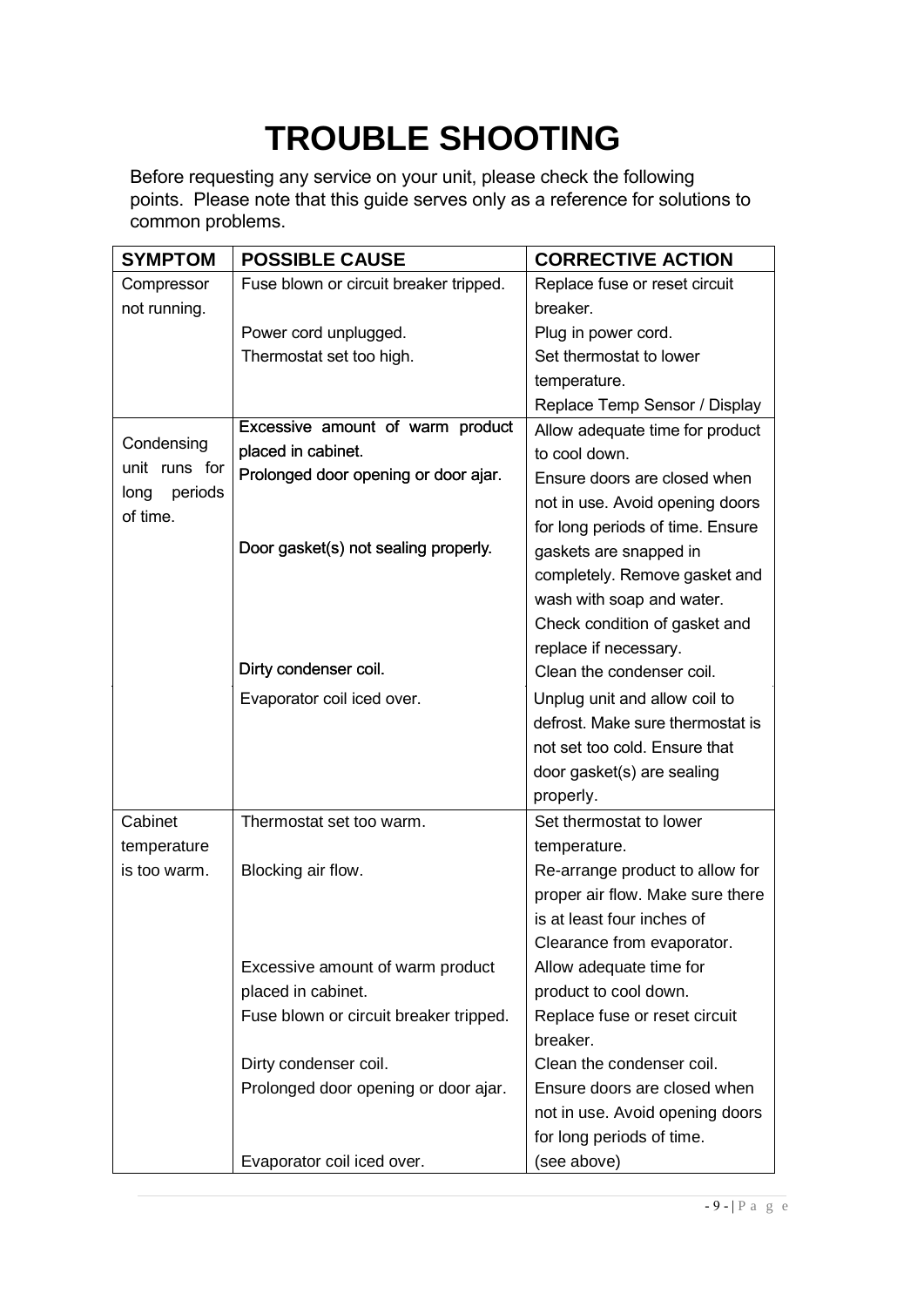| Cabinet is                                                           | Loose part(s).                                                                                                                                                                                                                                                                                                                                                                                                                                          | Locate and tighten loose                                                                                                                                                                            |  |
|----------------------------------------------------------------------|---------------------------------------------------------------------------------------------------------------------------------------------------------------------------------------------------------------------------------------------------------------------------------------------------------------------------------------------------------------------------------------------------------------------------------------------------------|-----------------------------------------------------------------------------------------------------------------------------------------------------------------------------------------------------|--|
| noisy.                                                               | Tubing vibration.                                                                                                                                                                                                                                                                                                                                                                                                                                       | part(s).<br>Ensure tubing is free from                                                                                                                                                              |  |
|                                                                      | Fan is unbalanced.                                                                                                                                                                                                                                                                                                                                                                                                                                      | contact with other tubing or<br>components.                                                                                                                                                         |  |
| Fridge not<br>cooling but<br>internal<br>lights are on               | Compressor or Relay's Have Failed                                                                                                                                                                                                                                                                                                                                                                                                                       | If the compressor is hot, the<br>compressor has failed.<br>If the compressor is cold, the<br>relay's failed. Replaceable Part.                                                                      |  |
| The light<br>does not<br>work                                        | Appliance is not connected to a<br>power supply.<br>Tripped circuit breaker or a blown<br>fuse.<br>The light was switched off on the<br>control panel.                                                                                                                                                                                                                                                                                                  | Connect the appliance.<br>Switch on circuit breaker or<br>replace fuse<br>Switch on the light.                                                                                                      |  |
| Vibrations                                                           | The appliance is not<br>properly leveled.                                                                                                                                                                                                                                                                                                                                                                                                               | Level the appliance with the<br>adjuslable feet.                                                                                                                                                    |  |
| The door<br>will not<br>close<br>properly                            | The appliance is not properly level.<br>The gasket is dirty.<br>The shelves are out of position.                                                                                                                                                                                                                                                                                                                                                        | Level the appliance with the<br>adjustable feet.<br>Check the door hinge and<br>reassemble correctly. Clean<br>the door gasket Check the<br>shelves and refit correctly.                            |  |
| The alarm<br>sounds and<br>the<br>temperature<br>display<br>flashes. | Has the appliance door been open for<br>longer than 60 seconds? If yes, close<br>the door.<br>If not, then the temperature has risen<br>higher or fallen lower than the<br>temperature that has been set<br>This could be due to:<br>The appliance door being<br>opened too often.<br>The ventilation opening being covered<br>or too dusty.<br>A lengthy interruption in the power<br>supply.<br>A large amount of food has been<br>added to the unit. | Do not open the door more<br>often than necessary. Clear<br>the obstructions and clean<br>the dust.<br>Leave the appliance to work<br>for a while until the set<br>temperature has been<br>reached. |  |

#### **www.RCSGasGrills.com**